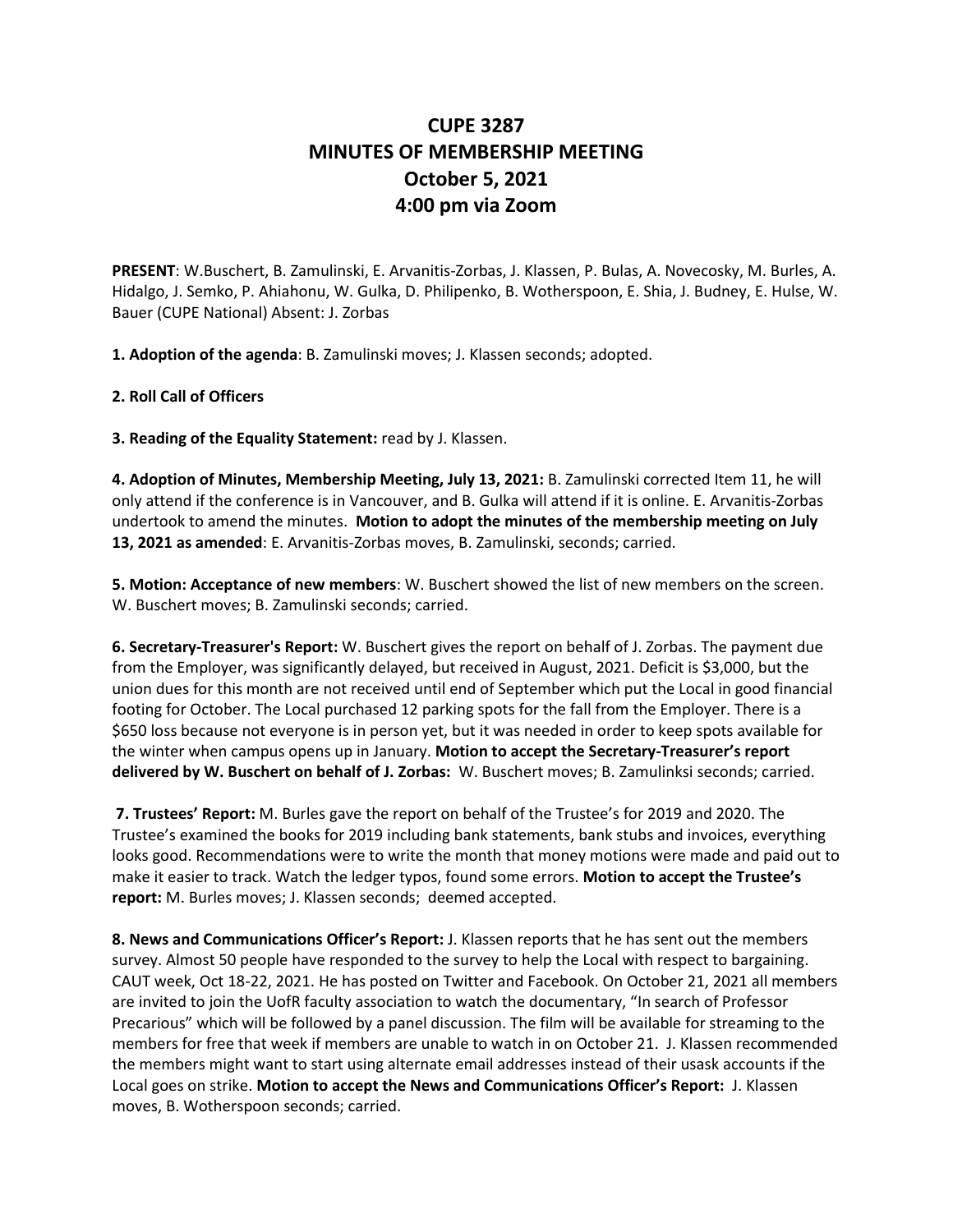## **9. Executive Report:**

**a. Negotiating Committee Update:** W. Buschert notes that there are 247 actively teaching sessional faculty this year, teaching 324 classes, dues revenue will be up this year. However, about 36 of the 324 are DEU courses, prior to summer of 2020 they were in scope of ASPA. W. Buschert reports that the Bargaining committee has had 3 or 4 bargaining dates since the summer, the Bargaining Committee presented the Local's proposals and have encountered resistance on the part of the Employer. The Employer has appointed an outside consultant, who has a mischaracterization of the work sessional faculty do and the committee has had to deal with some insinuations of the chief negotiator on the Employers side. All substantive issues still remain to be addressed. Next meeting will be in November, 2021. The Employer wants to get rid of ROFR. W. Bauer states this will be a prolonged round of negotiations, fairly strong positioning has been taken and discussions about compensation have not been entered into yet. The Employer is not looking to get to middle ground and will require much more meetings and bargaining to get them to agree to anything. Expect this to be a long process of bargaining. W. Buschert noted that the Local's proposals include fair and reasonable compensation, increase health coverage and to fund sessional faculty in areas outside of teaching.

**b. Grievance & Case Work Report:** B. Zamulinski reports the Employer sometimes appoints the wrong candidate with respect to ROFR. Since 2011, the Employer would make whole the person with ROFR, and let the other one that had been appointed continue teaching the class. This summer there were two instances where this occurred except this year the employer took the appointed people out and had the ones with ROFR teach the course. This one done fairly late. The candidates who had initially been appointed had already started preparing for the course, arranged child care, declined other classes that were being offered at the same time. The Employer gave them 25% of the stipend instead of the entire stipend. This caused both members hardship. The Local is currently in discussion with Employer about these two cases, hopefully another meeting this month and it will achieve something better for these members. The other issue, is the 12cu limit, especially for those that used to teach in ASPA and CUPE, so they could teach more during the year. Now that they are all under the Local it has resulted in dramatic fall in income for some members. The Local filed a grievance, the grievance will hopefully be addressed in bargaining and if not, then in arbitration. It appears the Employer wants be able to hire and fire sessional faculty as they wish. The Local is fighting this. The fact that the Employer hired an external negotiator, shows hostility towards the members. The Employer's proposals for bargaining, appears an attempt to weaken the Local.

**c. Membership Survey:** W. Buschert notes the link to the survey has been sent out to all of the membership. It is good for the Local to know its members, how they work, and it will be helpful with bargaining. He encourages all to take part in the survey.

**d. CAUT Fair Employment Week (Oct. 18-22):** W. Buschert encouraged all members to watch the screening of "In Search of Professor Precarious", and attend the Q&A afterward. He noted that all members will receive links to watch the documentary.

**Motion to accept the Executive Report:** W. Buschert moves, E. Hulse, seconds: accepted.

## **10. New Business:**

**(a)** The Local received a reminder from the Unemployed Workers Help Centre, W. Buschert thought the Local sent a donation but it has not. **Members' Money Motion 001-2021**: **Motion**